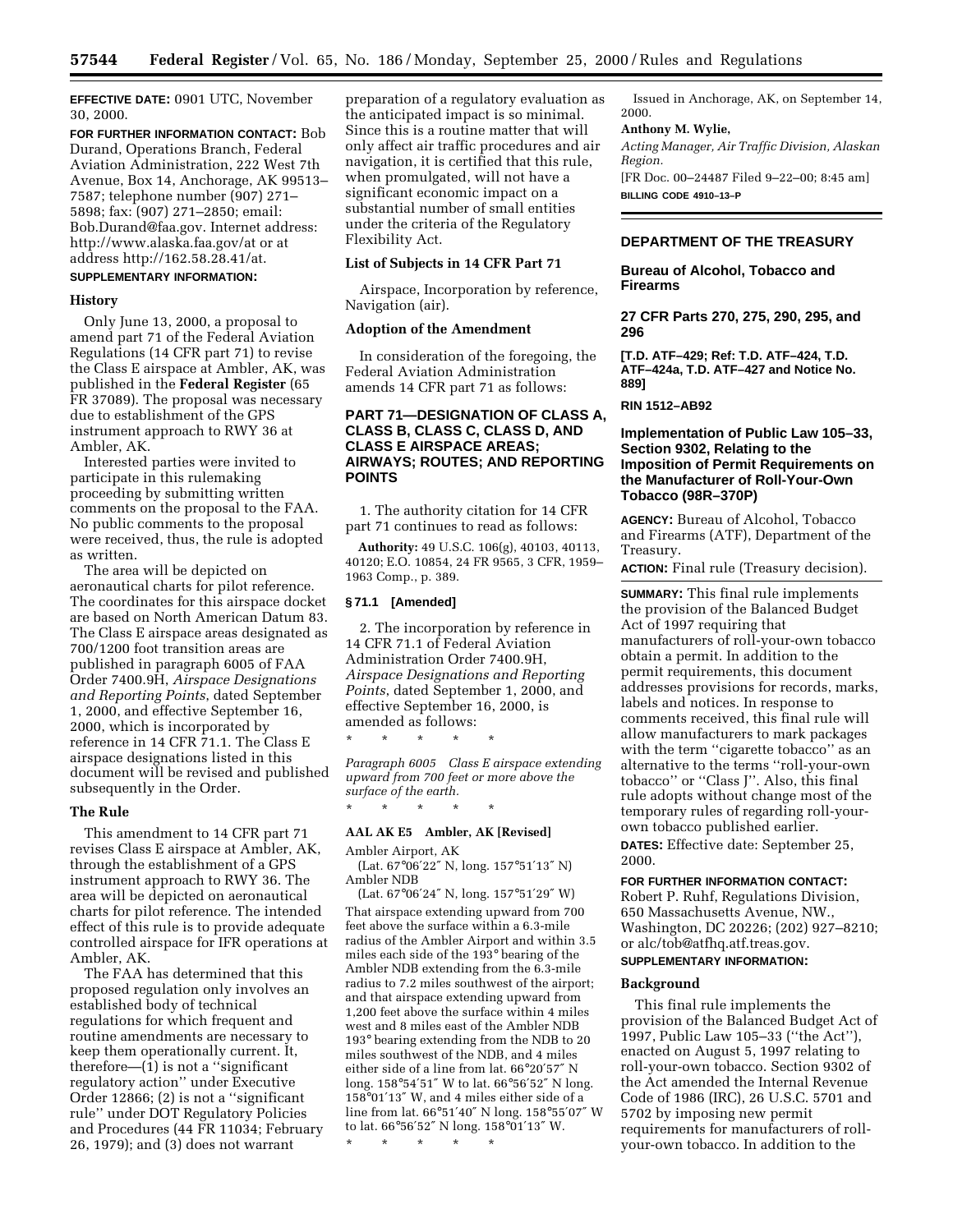permit requirements, this final rule addresses provisions for records, marks, labels and notices.

#### *Roll-Your-Own Tobacco*

Roll-your-own tobacco is defined by 26 U.S.C. 5702(p) of the IRC to mean ''any tobacco which because of its appearance, type, packaging, or labeling, is suitable for use and likely to be offered to, or purchased by, consumers as tobacco for making cigarettes.'' Since the Act amended the definitions of the terms ''Tobacco products'' and ''Manufacturer of tobacco products'' to include roll-your-own tobacco, manufacturers of roll-your-own tobacco are subject to all the statutory and regulatory controls set forth in chapter 52 of IRC. These controls include tax payment, permit qualification, bonding, recordkeeping, marks, labels, notices, and civil and criminal sanctions.

On or after January 1, 2000, manufacturers of roll-your-own tobacco must apply for a permit to engage in the business of manufacturing roll-yourown tobacco. Section 9302(i)(2) of the Act also contains a transitional rule which allows those who, on the date of enactment, August 5, 1997, were engaged in the manufacture of roll-yourown tobacco and made an application for a permit prior to January 1, 2000, to continue to engage in such business pending final action on the application.

Concerning marks required on packages, the temporary regulations of T.D. ATF–424 (64 FR 71929) required that every package of roll-your-own tobacco must, before removal subject to tax, have imprinted thereon or on a label securely affixed to the package the designation ''roll-your-own tobacco,'' as well as a statement of the pounds and ounces of the product contained in the package. The temporary regulations provided ''Tax Class J'' as an alternative to the designation ''roll-your-own tobacco''. T.D. ATF–427 (65 FR 40050) extended the use-up rule to allow manufacturers and importers to continue using packages marked without the proper designation ("rollyour-own-tobacco'' or ''tax class J'') that were used before January 1, 2000. This decision allows manufacturers and importers to use up such packages until October 1, 2000. However, Treasury Decision ATF–427 did not extend the date for marking packages with the statement of pounds and ounces of rollyour-own tobacco. Manufacturers and importers have been required to place a statement of the pounds and ounces on packages of roll-your-own tobacco removed on and after April 1, 2000.

#### **Technical Changes**

In addition to the above changes, Treasury Decision ATF–424 made several technical changes. It revised the title of Part 270, removed references to obsolete forms, and renumbered other forms. Since Treasury Decision ATF– 424 discussed these changes and ATF did not receive any comments about these technical changes, we are not discussing these technical changes in this final rule.

#### **Notice of Proposed Rulemaking**

On December 22, 1999, Notice 889 (64 FR 71935) was published in the **Federal Register** to request comments on the temporary regulations implemented by Treasury Decision ATF–424 (64 FR 71929). The deadline for comments was February 22, 2000.

#### **Comments Received**

ATF received comments from two different organizations.

#### **Analysis of Comments**

# *Alternate Designation for Roll-Your-Own Tobacco*

The Pipe Tobacco Council, Washington, DC, stated that it represented domestic manufacturers and importers of roll-your-own tobacco who account for more than 90 percent of the current domestic sales of rollyour-own tobacco. This organization requested an extension of the deadline date from labeling packages as ''rollyour-tobacco'' for nine months. This extension was granted by Treasury Decision ATF–427 (65 FR 44050). In addition, the Pipe Tobacco Council proposed the alternate designation ''cigarette tobacco'' instead of using the designation of ''roll-your-own tobacco'' or ''Tax Class J'' for labeling packages.

In proposing the regulations at 27 CFR 275.72b that implemented this labeling requirement, we believed that allowing the use of this alternative designation would adequately protect the revenue by distinguishing the roll-your-own tobacco class from the other classes of tobacco products. It would also facilitate the relabeling of many tobacco products which are subject to tax but which are currently labeled with terms other than roll-your-own tobacco.

The Pipe Tobacco Council submitted samples of some of the popular brands of roll-your-own tobacco. None of these samples were labeled with the designation ''roll-your-own tobacco'', but most of these products currently use the designation ''cigarette tobacco'' on their packages. In addition, the Pipe Tobacco Council submitted a survey conducted by one of its members. The

survey found that nine (9) brands of roll-your-own tobacco were labeled with the designation ''cigarette tobacco'', two brands used ''cigarette rolling tobacco'', and three other brands used other designations. However, none of the brands used ''roll-your-own tobacco'' as a designation. In conclusion, the Pipe Tobacco Council stated that most consumers of roll-your-own tobacco recognize the designation ''cigarette tobacco'' as a distinctive class.

In addition, the Pipe Tobacco Council cited the fact that we had allowed the use of the word ''little'' in place of the word ''small'' on packages of cigars (refer to 27 CFR 270.214(c)). Even though the law only refers to small cigars, we had allowed this alternate designation to be placed on packages of such cigars.

The Pipe Tobacco Council provided estimated costs that a manufacturer or importer would spend to comply with marking ''Tax Class J'' or ''roll-your-own tobacco'' on packages. It estimated that a manufacturer or importer would have to spend between \$13,000 to \$22,000 per brand of roll-your-own tobacco to place the designation ''Tax Class J'' on such packages and between \$33,000 to \$50,000 per brand of roll-your-own tobacco to place the designation ''rollyour-own tobacco'' on such packages.

We believe that there would be no jeopardy to the revenue to allow such products to be designated ''cigarette tobacco.'' First, we believe that the term ''cigarette tobacco'' is an accurate description of this tobacco product. It has been a standard term used by many roll-your-own manufacturers and importers and recognized by consumers. Second, the use of the term ''cigarette tobacco'' follows the same logic in describing the use of the tobacco product as the term ''pipe tobacco.'' Pipe tobacco is suitable to be smoked in a pipe. Roll-your-own tobacco by its definition is suitable for making cigarettes. Third, we do not anticipate any administrative problems for ATF or Customs if the designation ''cigarette tobacco'' is marked on packages (that is, the immediate container for sale or delivery to the consumer) as opposed to the alternative designations. Fourth, we recognize the considerable cost and time for manufacturers and importers if we only allowed the markings of ''roll-yourown tobacco'' or ''tax class J'' to be placed on their many brands of this tobacco product. Fifth, it is consistent with past practice since we have allowed the use of ''little cigars'' as an alternate marking for small cigars. Accordingly, we have amended the regulations to allow such products to be designated as ''cigarette tobacco'' as an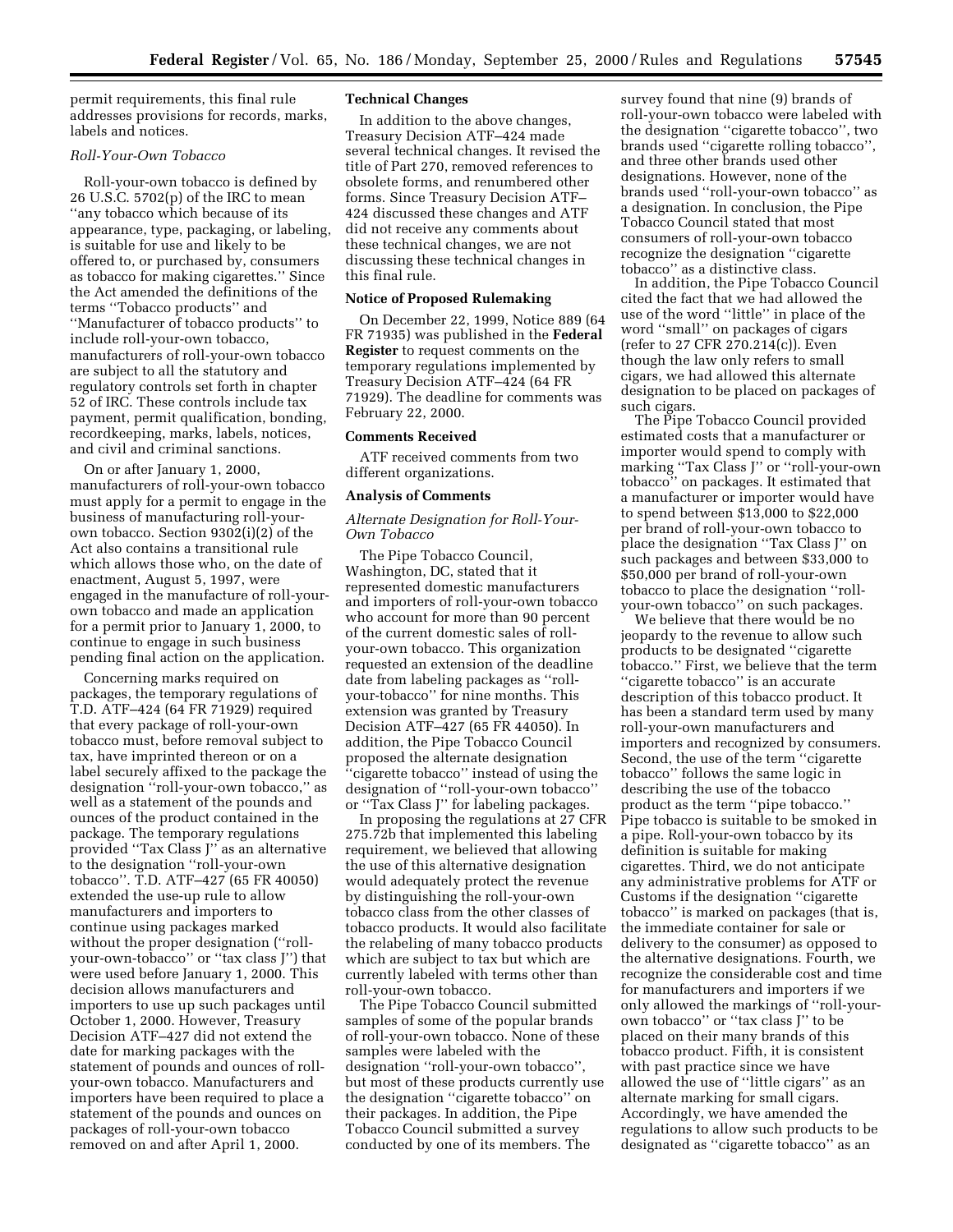alternative to marking such products as ''roll-your-own tobacco'' or ''tax class J.''

## *Permit Requirements*

The Friends of Tobacco, Pink Hill, NC, gave comments about the requirement that persons must have a permit to engage in the business manufacturing roll-your-own tobacco. The Friends of Tobacco stated that it is a national, non-profit organization representing farmers, small businesses, retailers, wholesalers and allied industries associated with tobacco. This organization stated that the proposed regulation will cause small business closings, reduce competition and restrict business to a few large corporations.

The law (26 U.S.C. 5713) clearly states that a manufacturer of roll-your-own tobacco must have a permit to engage in this business. While we understand that this may impose burdens on the manufacturers of roll-your-own tobacco, the law is clear and provides no room for exceptions. Moreover, we do not believe that this regulation will prevent small businesses from operating.

There are costs involved with applying for a permit, getting a surety bond to ensure payment of tax, and the paperwork (records, inventories, reports, and tax returns) that must be maintained or filed. However, the costs should not keep most small businesses from operating as roll-your-own manufacturers. For example, there are many small cigar businesses who operate successfully as manufacturers of tobacco products and hundreds of small wineries and breweries who successfully operate under similar permit requirements.

We believe that the current requirements to become a manufacturer of tobacco products, including roll-yourown, are minimal but are necessary to protect the revenue. The application process ensures that only persons who are qualified may obtain a permit to operate as a tobacco products manufacturer. A person who will operate as a tobacco products manufacturer must also have a bond which ensures payment of taxes. The bond can be given by a corporate surety, cash or securities of the United States. The amount that needs to be covered ranges from a minimum of \$1,000 to a maximum of \$250,000. Most small companies can secure this coverage or put up cash or securities. We do not believe that the required paperwork will place an undue burden on small businesses who operate as roll-yourown manufacturers.

Most of the records required for a manufacturer are presently kept by

small businesses for other purposes as part of their commercial records. ATF requires that a manufacturer inventory tobacco products, in this case roll-yourown tobacco, at the beginning and conclusion of business and at the request of ATF. The inventory requirement is based on the need to be able to determine the amount of taxable tobacco product on hand at a manufacturer. These inventories are not overly burdensome and are necessary to protect the revenue. In addition, ATF requires manufacturers to file semimonthly tax returns and monthly reports. These records are necessary to protect the revenue. However, ATF within certain conditions may allow a variance from these recordkeeping requirements to accommodate the needs of small businesses. For example, ATF may grant a variance relieving a manufacturer from filing semi-monthly tax returns where no tax is due or payable or a variance from filing monthly reports where no reportable activity occurs.

The Friends of Tobacco requested that we grant permits to all roll-your-own manufacturers who were in business before January 1, 2000. We are bound by the provisions of Section 9302(i)(2) of the Balanced Budget Act of 1997. This section allows only persons who were engaged in business as a manufacturer of roll-your-own tobacco on or before August 5, 1997 and who applied for a permit before January 1, 2000, to continue operating pending final action on their application. All other persons must apply for, and obtain, a permit to manufacturer tobacco before commencing such operations. ATF has and will continue to make every effort to process all such permit applications in a timely and expedient manner.

# **Temporary Regulations Adopted as Final**

Except as discussed above, this final rule adopts the temporary regulations, T.D. ATF–424 (64 FR 71929), T.D. ATF– 424a (65 FR 31079) and T.D. ATF–427 (65 FR 40050), to implement the permit requirements for manufacturers of rollyour-own tobacco and related requirements for marks, labels and notices under the Balanced Budget Act of 1997 (111 Stat. 251). The following is a list of sections in the temporary regulations that are adopted without change.

# *Part 270*

The heading of Part 270, authority citation, §§ 270.11, 270.61a, 270.61b, 270.133, 270.181, 270.182, 270.183, 270.201, 270.202, 270.216a, 270.216c, 270.231, 270.252, 270.255, 270.311, 270.476.

#### *Part 275*

The authority citation, §§ 275.11, 275.81, 275.86, 275.107, 275.110, 275.121, 275.139, 275.140, 275.141, 275.170, 275.172.

# *Part 290*

The authority citation, §§ 290.11, 290.143, 290.147, 290.222, 290.224, 290.225, 290.226, 290.227, 290.232.

# *Part 295*

The authority citation, §§ 295.11, 295.45c.

#### *Part 296*

The authority citation, §§ 296.72, 296.74, 296.163.

#### **Regulatory Flexibility Act**

In accordance with the provisions of the Regulatory Flexibility Act (5 U.S.C. 601 *et seq.*) it is hereby certified that this regulation will not have a significant economic impact on a substantial number of small entities. The revenue effects of the roll-your-own requirements on small businesses flow directly from the underlying statute. Likewise, any secondary or incidental effects, and any reporting, recordkeeping, or other compliance burdens flow directly from the statute. A copy of the proposed and temporary rules were submitted to the Chief Counsel for Advocacy of the Small Business Administration for comment as provided for in 26 U.S.C. 7805(f). No comments were received.

#### **Executive Order 12866**

It has been determined that this final rule is not a significant regulatory action as defined by Executive Order 12866. Therefore, a regulatory assessment is not required.

### **Paperwork Reduction Act**

The collections of information contained in this final rule have been reviewed and approved under the requirements of the Paperwork Reduction Act of 1995 (44 U.S.C. 3507(d)). No public comments were received. The Office of Management and Budget (OMB) has issued control numbers 1512–0358 and 1512–0502 for the collections of information. An agency may not conduct or sponsor, and a person is not required to respond to, a collection of information unless it displays a valid control number assigned by OMB.

The collection of information in this proposed regulation is in 27 CFR 270.182, 270.183, 270.216b, 275.72b,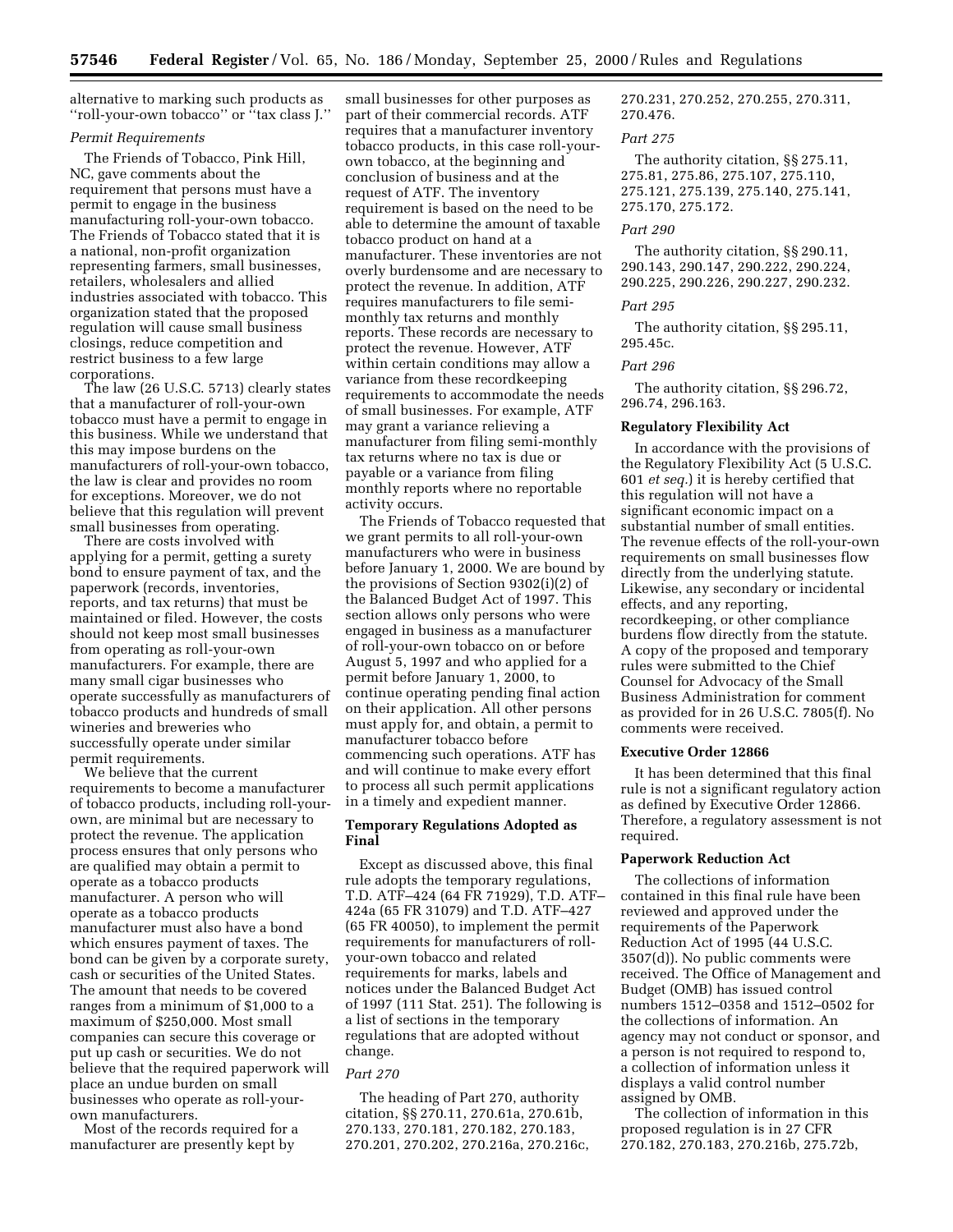and 295.45b. This information is required to ensure proper payment of excise taxes on roll-your-own tobacco products. We use this information to determine whether or not such excise taxes have been properly paid. The collection of information is mandatory. The likely respondents include small businesses or organizations.

We estimate that the total annual reporting and/or recordkeeping burden under control numbers 1512–0358 and 1512–0502 for the first year is 385 hours for initiating and obtaining required permits. For subsequent years, the total annual reporting/recordkeeping burden under 1512–0358 is 1,650 hours and under 1512–0502 the burden is 1 hour. Under 1512–0358 we estimate the burden at 11 additional respondents with an additional 150 hours burden per respondent. Under 1512–0502 we have estimated an additional 11 recordkeepers and for all respondents a total burden of 1 hour.

#### **Administrative Procedure Act**

This final rule is issued in accordance with the Administrative Procedures Act (5 U.S.C. 553). It is exempt from the effective date provisions of 5 U.S.C. 553(d) because immediate guidance is necessary to inform manufacturers and importers of the revised regulations, which allow an alternative designation of ''cigarette tobacco'' to be marked on packages of roll-your-own tobacco, and because the revised regulations relieves a restriction by providing this alternative designation.

#### **Drafting Information**

The principal author of this document is Robert Ruhf, of the Regulations Division, Bureau of Alcohol, Tobacco and Firearms.

#### **List of Subjects**

#### *27 CFR Part 270*

Administrative practice and procedure, Authority delegations, Cigars and cigarettes, Claims, Electronic funds transfer, Excise taxes, Labeling, Packaging and containers, Penalties, Reporting requirements, Seizures and forfeitures, Surety bonds, Tobacco.

#### *27 CFR Part 275*

Administrative practice and procedure, Authority delegations, Cigars and cigarettes, Claims, Electronic funds transfer, Customs duties and inspection, Excise taxes, Imports, Labeling, Packaging and containers, Penalties, Reporting requirements, Seizures and forfeitures, Surety bonds, Tobacco, Warehouses.

#### *27 CFR Part 290*

Administrative practice and procedure, Aircraft, Authority delegations, Cigars and cigarettes, Claims, Customs duties and inspection, Excise taxes, Exports, Foreign trade zones, Labeling, Packaging and containers, Penalties, Surety bonds, Tobacco, Vessels, Warehouses.

### *27 CFR Part 295*

Administrative practice and procedure, Authority delegations, Cigars and cigarettes, Excise taxes, Labeling, Packaging and containers, Tobacco.

#### *27 CFR Part 296*

Authority delegations, Cigars and cigarettes, Claims, Disaster assistance, Excise taxes, Penalties, Seizures and forfeitures, Surety bonds, Tobacco.

#### **Authority and Issuance**

Accordingly, the temporary regulations published in T.D. ATF–424 (December 22, 1999, 64 FR 71929) as amended by T.D. ATF–424a (May 16, 2000, 65 FR 31079) and T.D. ATF–427 (June 29, 2000, 65 FR 40050) are adopted as final with the following changes.

# **PART 270—MANUFACTURE OF TOBACCO PRODUCTS**

**Paragraph 1.** The authority citation for 27 CFR Part 270 continues to read as follows:

**Authority:** 26 U.S.C. 5142, 5143, 5146, 5701, 5703–5705, 5711–5713, 5721–5723, 5731, 5741, 5751, 5753, 5761–5763, 6061, 6065, 6109, 6151, 6301, 6302, 6311, 6313, 6402, 6404, 6423, 6676, 6806, 7011, 7212, 7325, 7342, 7502, 7503, 7606, 7805; 31 U.S.C. 9301, 9303, 9304, 9306.

**Par. 2.** Section 270.216b is revised to read as follows:

#### **§ 270.216b Notice for roll-your-own tobacco.**

(a) *Product designation.* Before removal subject to tax, roll-your-own tobacco must have adequately imprinted on, or on a label securely affixed to, the package, the designation ''roll-your-own tobacco'' or ''cigarette tobacco'' or ''Tax Class J.''

(b) *Product weight.* Before removal subject to tax, roll-your-own tobacco must have a clear statement of the actual weight in pounds and ounces of the product in the package. This statement must be adequately imprinted on, or on a label securely affixed to, the package. (Approved by the Office of Management and Budget under control number 1512– 0502)

# **PART 275—IMPORTATION OF TOBACCO PRODUCTS AND CIGARETTE PAPERS AND TUBES**

**Par. 3.** The authority citation for 27 CFR Part 275 continues to read as follows:

**Authority:** 18 U.S.C. 2342, 26 U.S.C. 5701, 5703, 5704, 5705, 5708, 5712, 5713, 5721, 5722, 5723, 5741, 5754, 5761, 5762, 5763, 6301, 6302, 6313, 6404, 7101, 7212, 7342, 7606, 7652, 7805; 31 U.S.C. 9301, 9303, 9304, 9306.

**Par. 4.** Section 275.72b is revised to read as follows:

#### **§ 275.72b Notice for roll-your-own tobacco.**

(a) *Product designation.* Before removal subject to tax, roll-your-own tobacco must have adequately imprinted on, or on a label securely affixed to, the package, the designation ''roll-your-own tobacco'' or ''cigarette tobacco'' or ''Tax Class J.''

(b) *Product weight.* Before removal subject to tax, roll-your-own tobacco must have a clear statement of the actual weight in pounds and ounces of the product in the package. This statement must be adequately imprinted on, or on a label securely affixed to, the package. (Approved by the Office of Management and Budget under control number 1512– 0502)

\* \* \* \* \*

# **PART 295—REMOVAL OF TOBACCO PRODUCTS AND CIGARETTE PAPERS AND TUBES, WITHOUT PAYMENT FOR USE OF THE UNITED STATES**

**Par. 5.** The authority citation for 27 CFR Part 295 continues to read as follows:

**Authority:** 26 U.S.C. 5703, 5704, 5705, 5723, 5741, 5751, 5762, 5763, 7212, 7342, 7606, 7805, 44 U.S.C. 3504(h).

**Par. 6.** Section 295.45b is revised to read as follows:

#### **§ 295.45b Notice for roll-your-own tobacco.**

(a) *Product designation.* Before removal subject to tax, roll-your-own tobacco must have adequately imprinted on, or on a label securely affixed to, the package, the designation roll-your-own tobacco'' or ''cigarette tobacco'' or ''Tax Class J.''

(b) *Product weight.* Before removal subject to tax, roll-your-own tobacco must have a clear statement of the actual weight in pounds and ounces of the product in the package. This statement must be adequately imprinted on, or on a label securely affixed to, the package. (Approved by the Office of Management